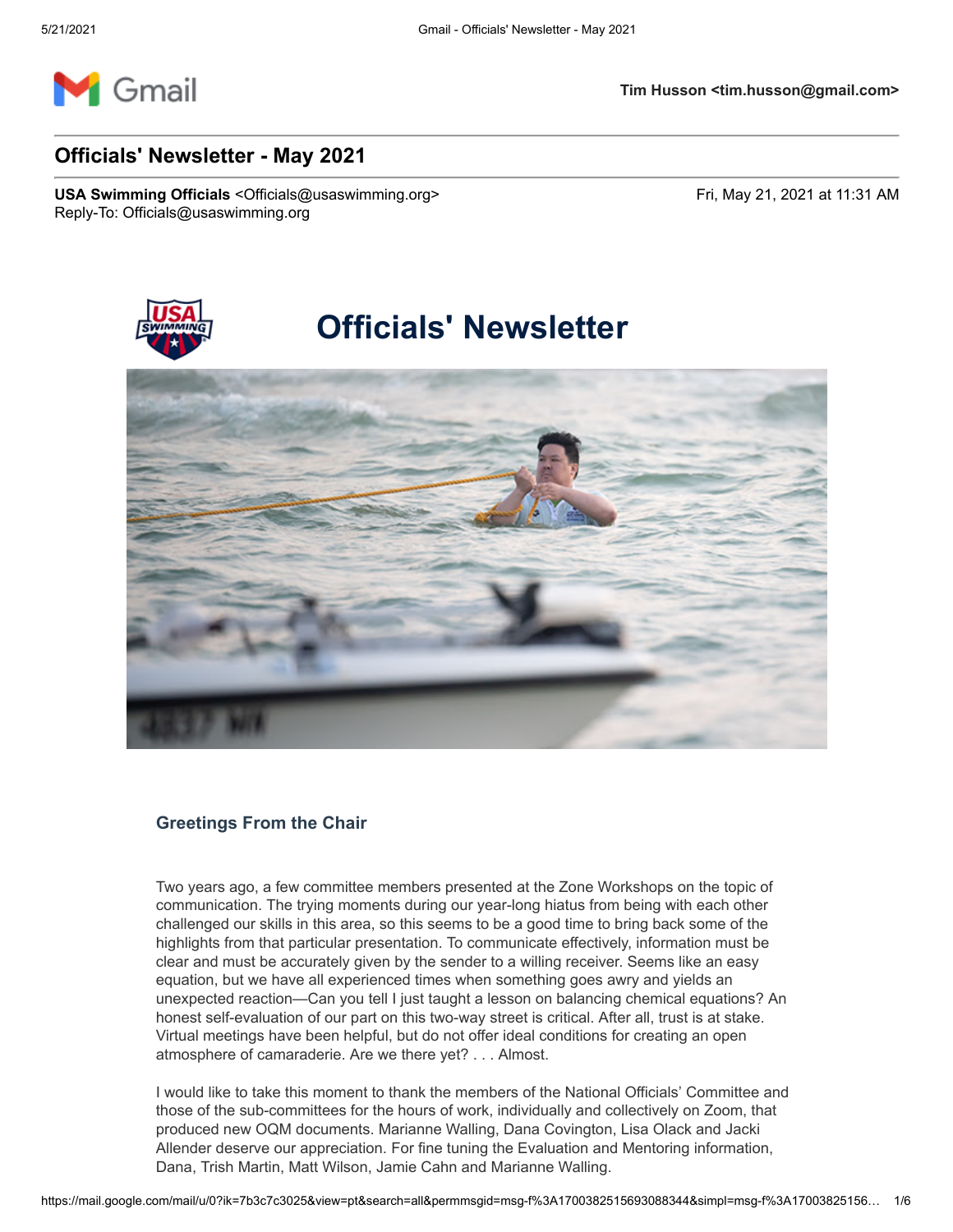Regarding the preparation for, and presentation during, the Zone Workshop meeting last Wednesday night, I am grateful for Phil Barnes, Dana and Marianne. Lastly, I appreciate the LSC Officials Chairs and committee members and their willingness to spend time on the call and the effort to forward information to all the officials in their respective LSCs. Volunteerism is alive and well!

Stay well, we need you. Kathleen

## **Announcements**

- Speedo Summer Championship Applications will be posted this month
- Zone Meets
	- Eastern Zone
		- Age Group Richmond, VA | August 4-8
	- Central Zone
		- Age Group Westmont, IL (AR, IL, MW, MN, MV, ND, OK, SD) | August 5- 8
		- Age Group Elkhart, IN (IN, IA, LE, MI, OH, OZ, WI) | August 5-8
		- Speedo Sectionals North (IA, IL, WI) Pleasant Prairie, WI | July 8-11
		- Speedo Sectionals North (MN, ND, SD) Minneapolis, MN | July 7-10
		- Speedo Sectionals South (AK, MV, MW, OK, OZ) TBD | July 14-17
		- Speedo Sectionals East (IN, LE, MI, OH) Geneva, OH | July 15-18
	- o Southern Zone -
		- Age Group Tupelo, MS | July 27-31 [Application to Officiate](http://pages.usaswimming.org/MjM2LUtDWi00OTUAAAF9LoavggsM4p02LDMwVVRpXwQHUSoBvMH5TzytvKnX68dwKxg5C3U52FfVV1UR4rF--RR-CDQ=)
		- Senior Lewisville, TX | July 27-31 [Application to Officiate](http://pages.usaswimming.org/MjM2LUtDWi00OTUAAAF9LoavgilO_H1Sg_x2Ce90LA7SdTi88xzZOA5HlzV9ISt72vzrneHace3YUqC2oafZQLdtG8o=)
	- Western Zone- TBD

## **Producing the USA Swimming Online Tests - Bill Rose (SN)**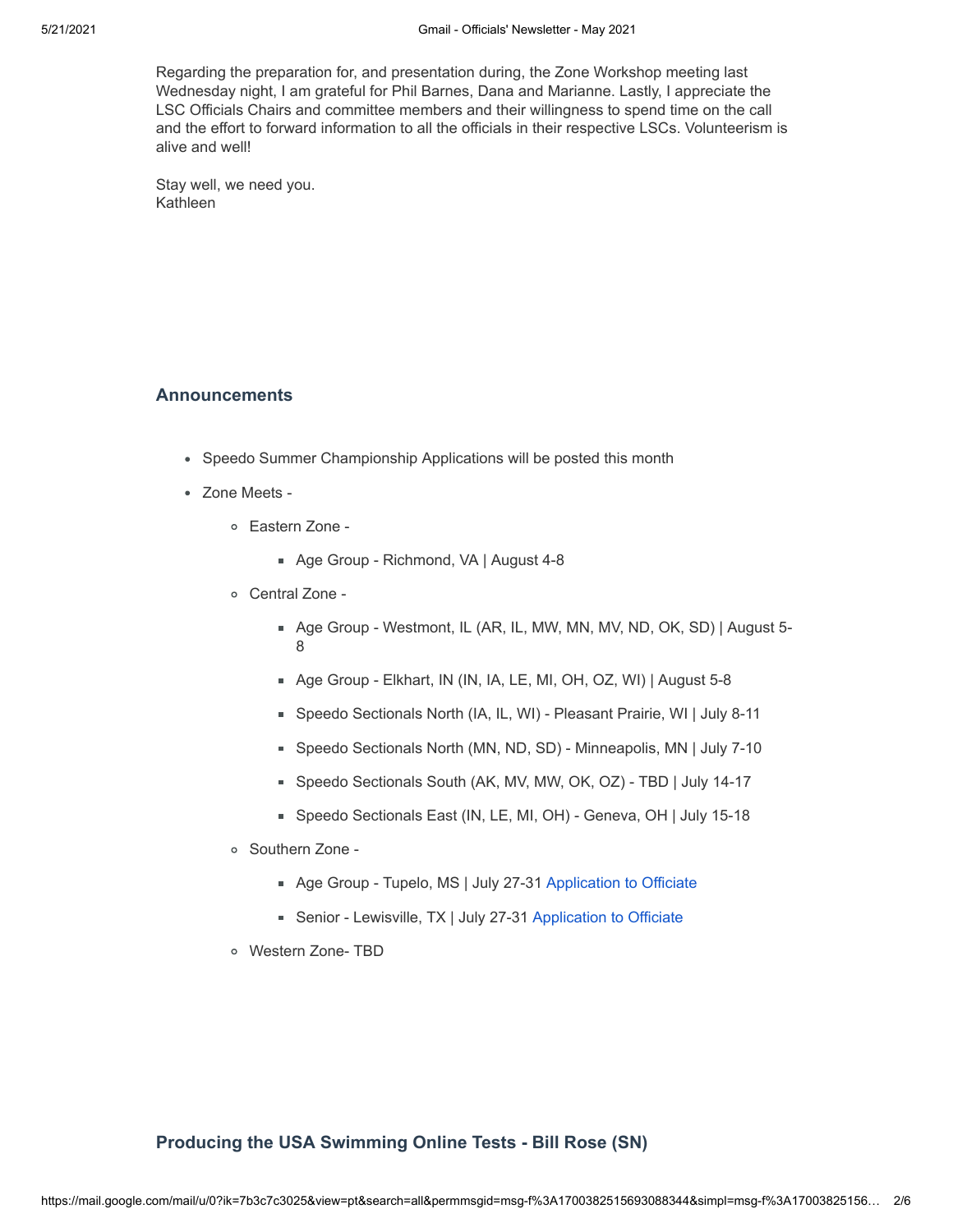#### 5/21/2021 Gmail - Officials' Newsletter - May 2021

The Online Test Committee, a sub-committee of the National Officials Committee, is being led by Bill Rose (SN), Senior Editors Paul Jones (MI), and Joe Woo (PC) and Category Editors to keep the USA Swimming Online Tests aligned with the current Rulebook.

The Category Editors cover the following:

- Phil Barnes (IA) Administrative Category
- David Coleman (HI) Referee Category
- Trey Prinz (ST) Strokes and Master Swimming Categories
- Judy Sharkey (NJ) YMCA Test Editor
- Wayne Shulby (NC) Clerk of Course and Timing Judge Categories
- Mike Urbanowicz (CO) Open Water Conduct, National and Venue Open Categories
- Lisa Vetterlein (PN) Starter and Disability Categories

When the new Rulebook is compared to the prior years, new questions are written and sent to the Rules and Regulations Committee. Once approved, they receive a Master Question (MQ) number, and only questions that have been missed more than 25% of the time, or that have to be updated, will be reviewed. As a comparison, 179 MQ's were edited for 2020. This year, 90 MQ's were edited, most of them dealing with where renumbering took place.

Beginning April 15, the tests go offline to allow the Category Editors a chance to balance the test as it was the previous year. Duplicate questions are eliminated, and questions are combined whenever possible. Part two of the test, looking for the exact technical reference found in the Rulebook, has been eliminated and replaced by hints for each question. There are now more MQ's than ever, so no Test Taker will have an identical test.

When all the tests have been balanced, we are good to go live again. To finish the review, the Team Lead takes all of the tests to make sure they all look good for our Test Takers. Tests went live again on May 1.

Another document is compiled for the YMCA Editor so updates can be made to the questions used on their tests. The YMCA uses our questions, but they only use specific questions with no randomization.

The NCAA adopts a new Rulebook every two years. The year that the rules change, the NCAA questions are reviewed to see if any of them need to be replaced or corrected. We have been helping this organization the last six years, but they write and correct all of their own questions. The NCAA likes to have their tests ready for a September 1 start.

# **Congratulations to These Officials Who Served at Their First National Meet Recently**

*Note - We apologize for any omissions or errors.*

TYR Pro Swim Series - April 2021 (Mission Viejo)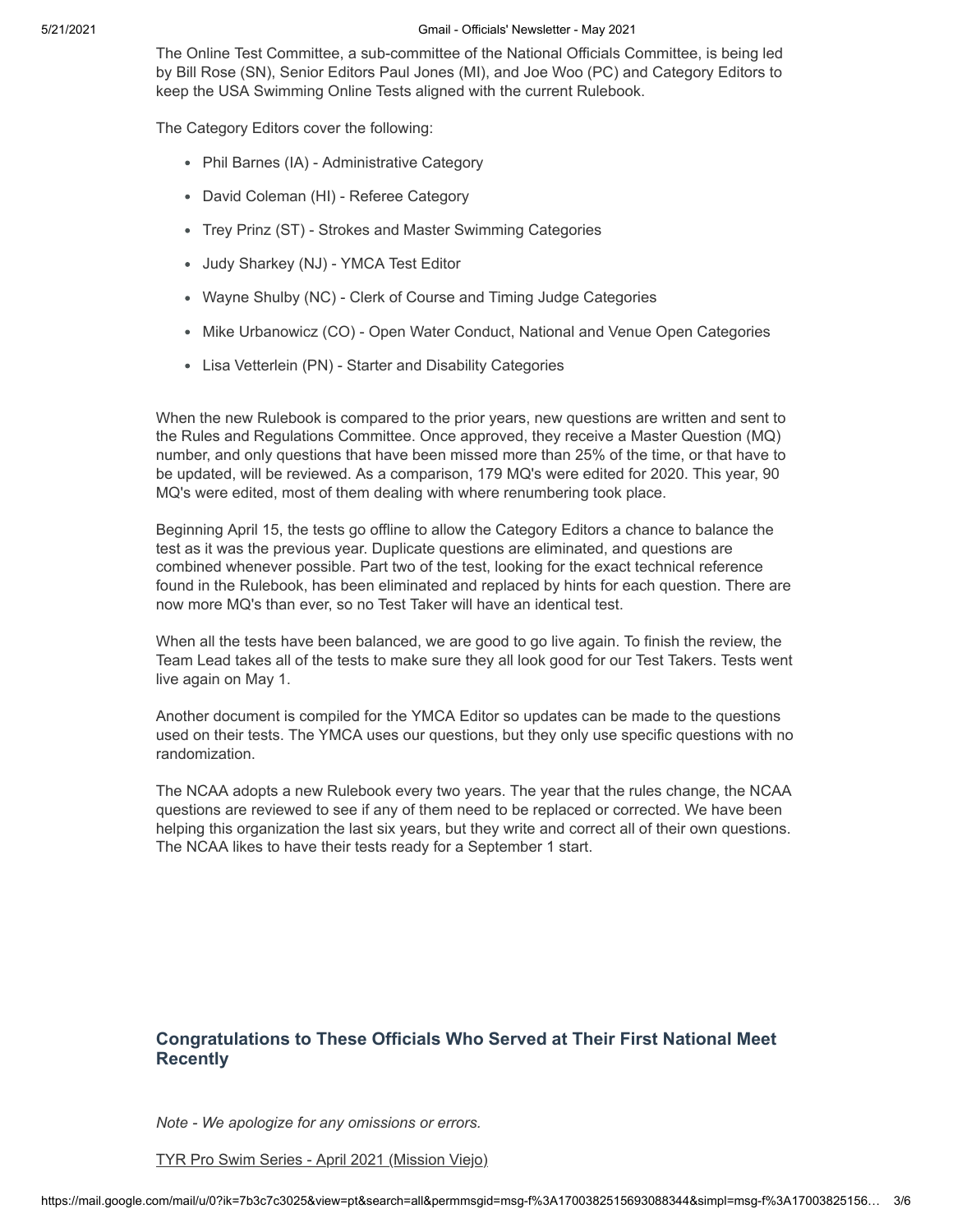Diana LaMar - Southern California Swimming Michael Walsh - Southern California Swimming

# **Congratulations to the Wave I and Wave II Officials who will be serving in Omaha**

| <b>Title</b>    | Wave I                  | <b>Wave II</b>        |
|-----------------|-------------------------|-----------------------|
| Meet Referee    | Amy Hoppenrath          | Clark Hammond         |
| Admin Referee   | Lisa Olack              | Jacki Allender        |
| Asst. Admin     | Traci Johnson           | <b>Peter LaGow</b>    |
| Asst. Admin     | Mike Urbanowicz         | Lisa Olack            |
| CJ              | Ellen Colket            | Dana Covington        |
| CJ              | John Gigliardo          | <b>Kim Downs</b>      |
| <b>CJ</b>       | Anne Lawley             | Jason Johnson         |
| <b>CJ</b>       | Sue Talwar              | Phil Lakota           |
| CJ-TL           | Mickey Smythe           | Don Hougardy          |
| DR.             | Lucy Duncan             | Jamie Cahn            |
| DR.             | Jim Holcomb             | <b>Sandy Drake</b>    |
| <b>DR</b>       | <b>Trish Martin</b>     | Kathleen Scandary     |
| STR             | Anissa Kanzari          | Robert Scandary       |
| <b>STR</b>      | Lisa Vetterlein         | Fran Werner           |
| <b>Head STR</b> | Eric Peterson           | Denice Wepasnick      |
| <b>TT Ref</b>   |                         | Mark McCaw            |
| Underwater      |                         | <b>Robert Broyles</b> |
| Underwater      |                         | Ron Van Pool          |
| S&T             | <b>Hector Acevedo</b>   | Lorna Anaya           |
| S&T             | Pamela Birnbrich        | Debbie Baldwin        |
| S&T             | Julie Carpenter         | <b>Phil Barnes</b>    |
| S&T             | Ken Chung               | Edgar Caraballo       |
| S&T             | <b>Randy Clark</b>      | Mike Dilli            |
| S&T             | <b>Michael Davis</b>    | Dave DiNardo          |
| S&T             | Kathleen Fish           | Val Gibson            |
| S&T             | Jon Fox                 | Colleen Gillan        |
| S&T             | <b>Patrick Garrett</b>  | Suzanne Heath         |
| S&T             | <b>Tracey Garrett</b>   | Kevin Hogan           |
| S&T             | Dar Gerber              | Mark Johnson          |
| S&T             | Melissa Hellervik-Bing  | <b>Rich McMillen</b>  |
| S&T             | Susan Huckeby           | <b>Edie Mueller</b>   |
| S&T             | <b>Tim Husson</b>       | <b>Curtis Myers</b>   |
| S&T             | Steve Marchitelli       | <b>Jack Neill</b>     |
| S&T             | <b>Ernesto Martinez</b> | David Olack           |
| S&T             | <b>Thomas Oliver</b>    | <b>Scott Powell</b>   |
| S&T             | Derigan Silver          | <b>Betsy Purcell</b>  |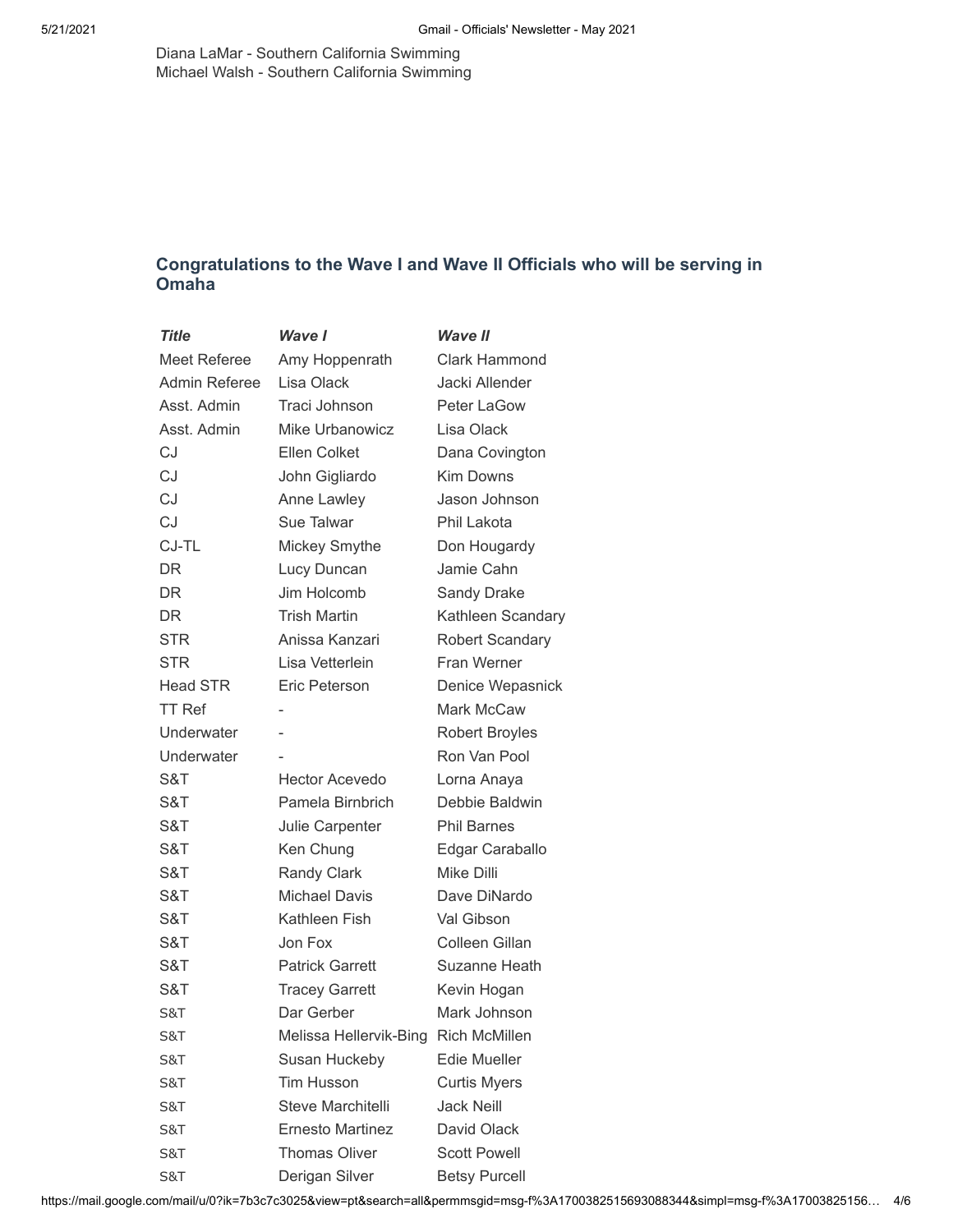5/21/2021 Gmail - Officials' Newsletter - May 2021

| Jeanette Soe            | Frank Swigon     |
|-------------------------|------------------|
| Joe Tiago               | Joe Waller       |
| <b>Bob Vincent</b>      | Marianne Walling |
| <b>Brian Walls</b>      | Matt Wilson      |
| <b>Katherine Walton</b> | Pam Wilson       |
| <b>Todd Webber</b>      |                  |
| Jack Yetter             |                  |
|                         |                  |



## **Officials Excellence Award**

### *Cynthia Shannan - North Carolina Swimming*

Cynthia has dedicated so much of her life to volunteer work as well as community, church and education programs. It would be hard to find someone more dedicated to the sport of swimming and the teams, individuals, families and community involved.

Cynthia, who received North Carolina Swimming's Volunteer of the Year Award in 2019, has worked at swim meets as a Timer, Hospitality Chair, Concessions Manager, Meet Director and CTS Operator, running video wire and any other area needed. She has always used her knowledge and expertise gained in these positions to improve and advance to the next volunteer opportunity.

As a USA Swimming Official, Cynthia is very knowledgeable in setting up all levels of meets and inspires the volunteers to orchestrate every aspect with precision and professionalism. She never hesitates to coach, mentor or counsel those in the sport.

Cynthia regularly makes long trips to help support meets, perform clinics, evaluate officials for advancement and provide direction at all levels. To understand just how valuable she is to the sport, her USA Swimming Official Tracking System history that shows the 200-plus sessions she's performed in a single year speaks volumes.

Thank you for your dedication to the sport, Cynthia!